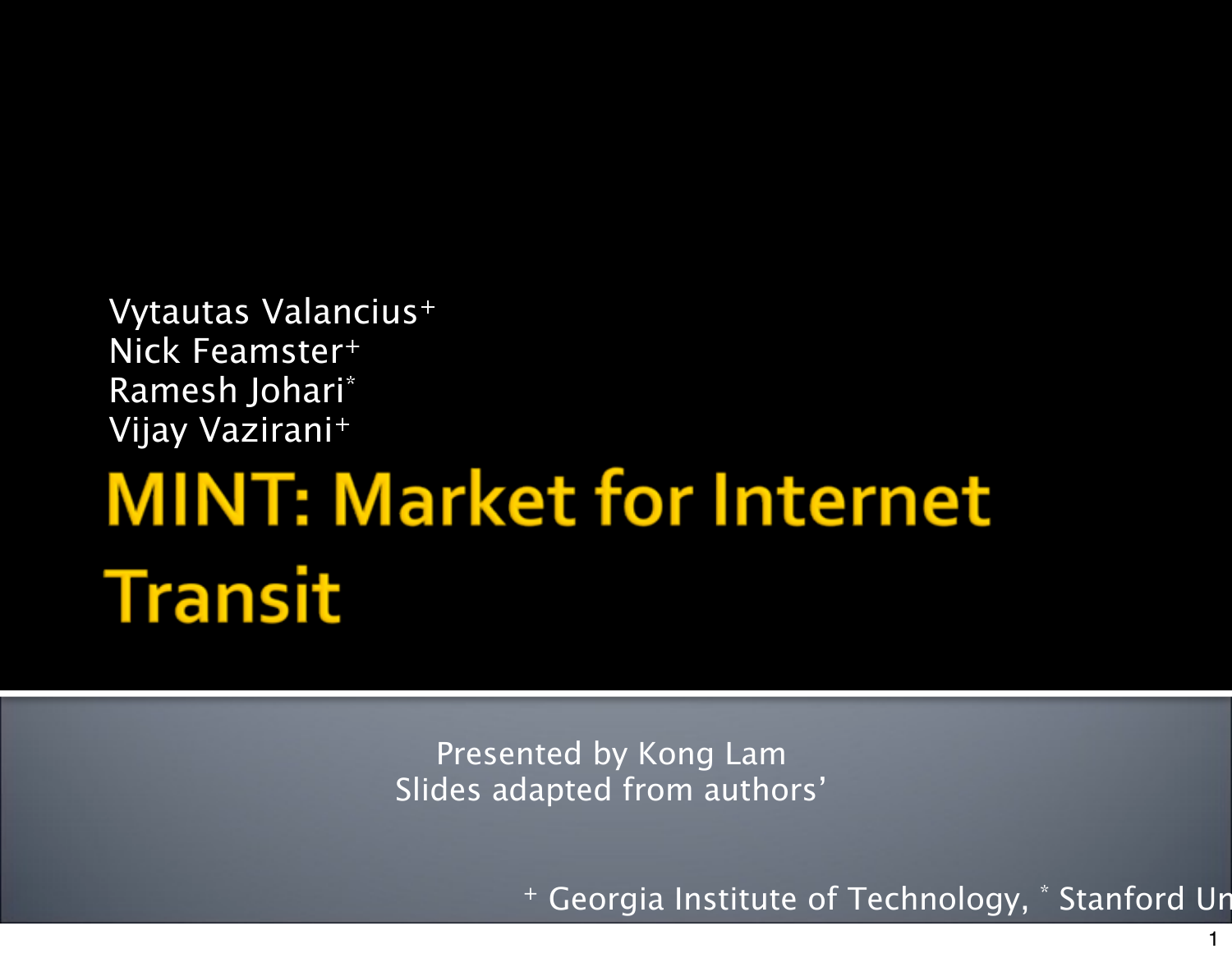#### **Internet Market Inefficiencies**

**Networks terminate connections even** when users are prepared to pay for the path! **October 2005**

**31 Jul 2005:** Level 3 Notifies Cogent of intent to disconnect.

16 Aug 2005: Cogent begins massive sales effort and mentions a 15 Sept. expected de-peering date. **5 Oct 2005 :** Level 3 disconnects Cogent. Mass hysteria<br>ensues up to, and including policymakers in Washington, D.C.

**7 Oct 2005:** Level 3 reconnects Cogent

**During the "outage", Level 3 and Cogent's singly homed customers could not reach each other. (~ 4% of the Internet's prefixes were isolated from each other)** <sup>2</sup>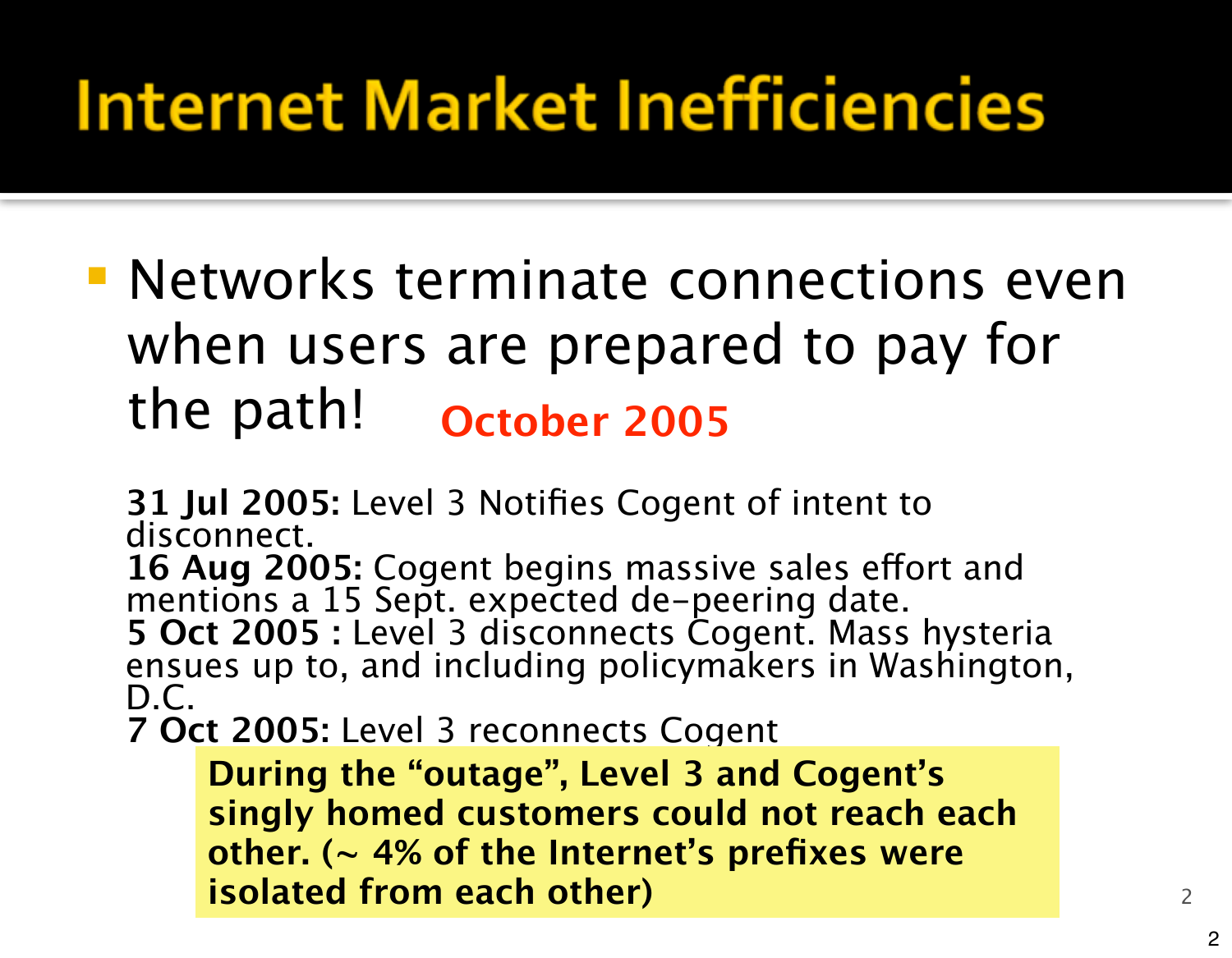#### **Internet Connectivity Inefficiencies**

- **Denied peering opportunities exist in** every exchange
	- Disagreements over payment direction
	- Bilateral nature of contracts introduces information asymmetry

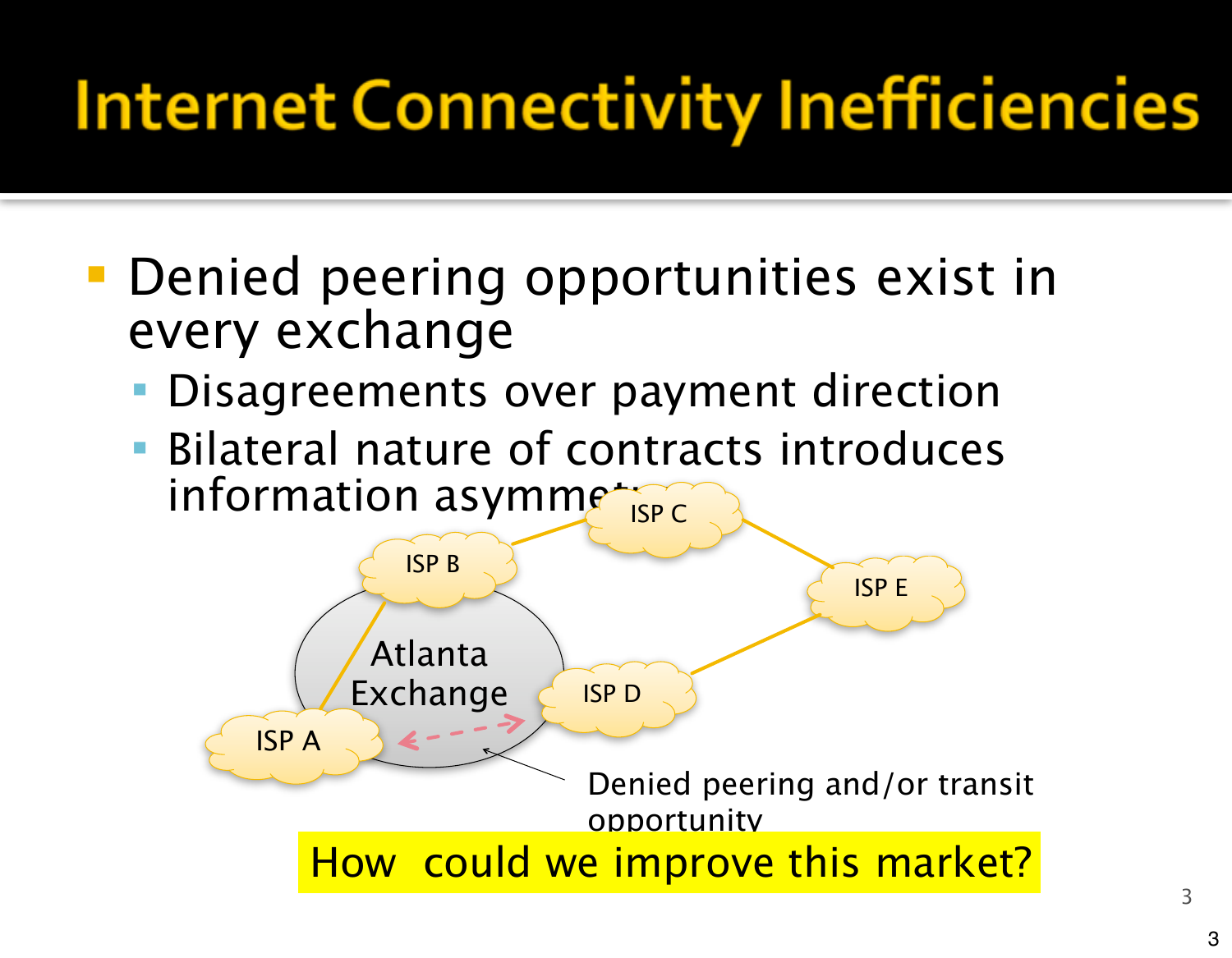## **MINT** in a Nutshell

#### Replace bilateral contracts with **path auctions**

- Sellers
	- Sell **segments** from exchange to exchange
- Buyers
	- Buy multiple segments that form **paths**

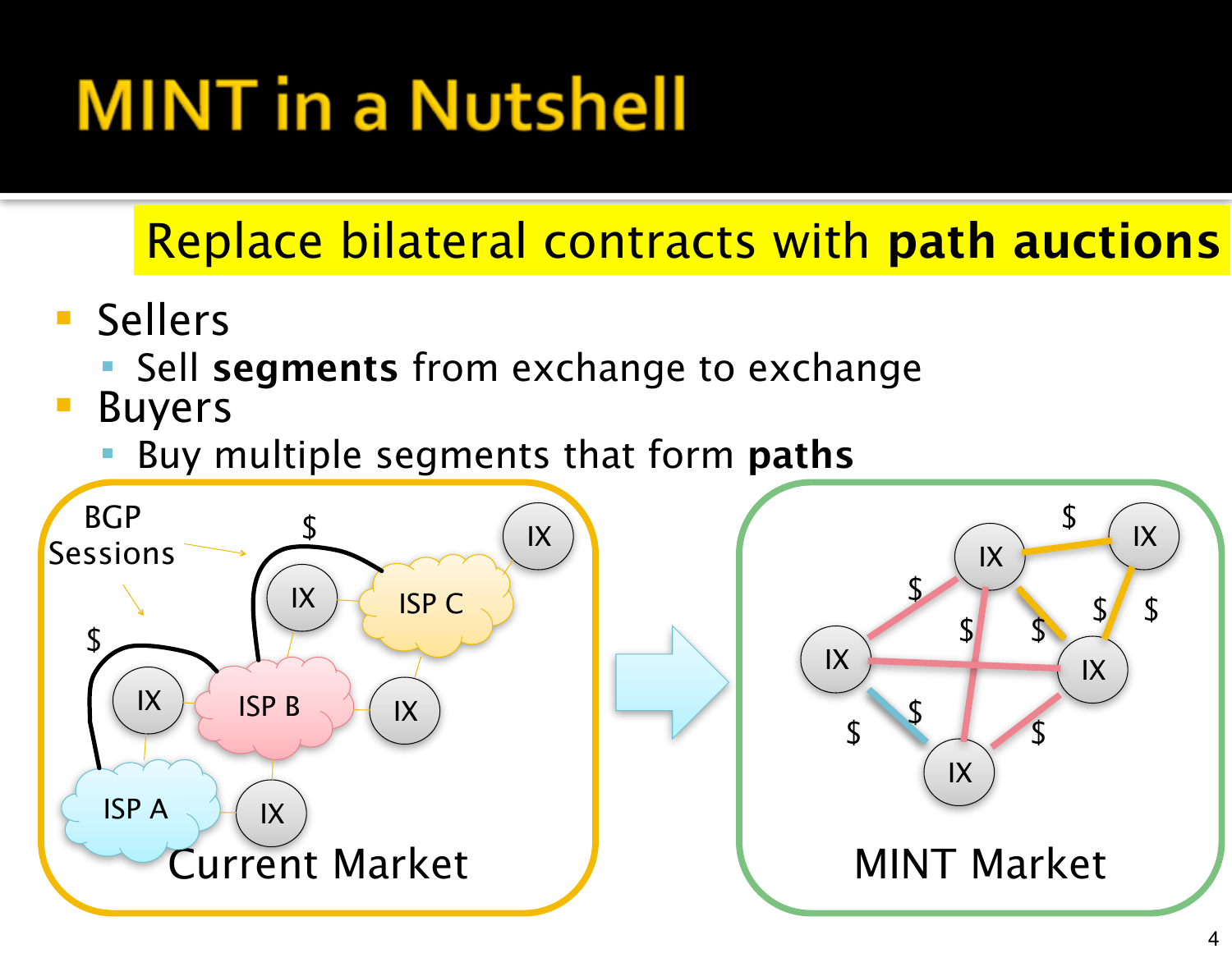#### **From Pricing Connections to Pricing Segments**

- **Current market: pricing connections** 
	- No control to end-networks, coarse granularity
- **MINT market: pricing segments** 
	- High granularity, possibility to value/ construct entire paths
	- **Pricing congestion, bw, delay, loss or** combinations

Do you agree with such a market structure?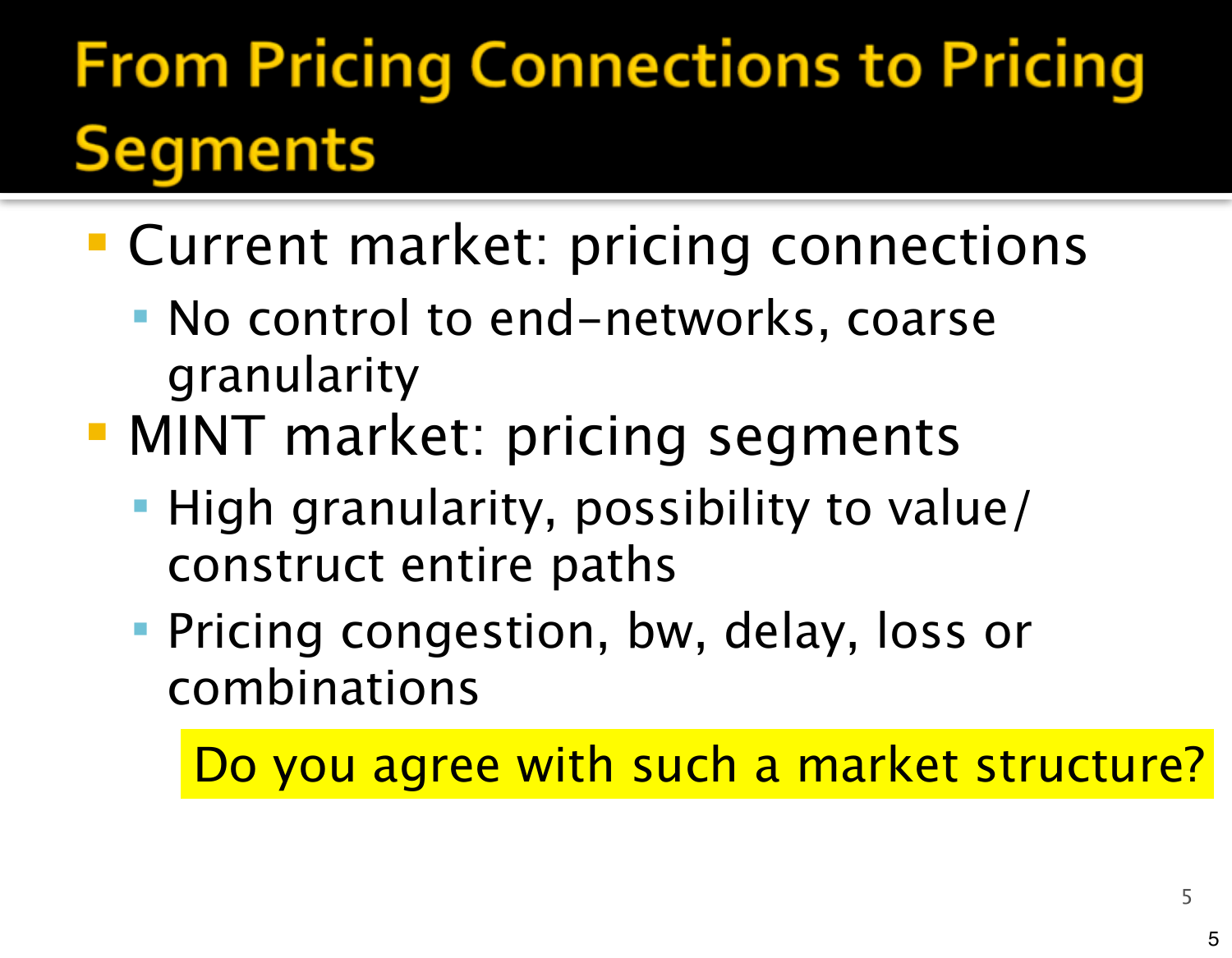## **From the Market's Viewpoint**

- Market and connectivity efficiency
	- **End networks can directly express their** valuation of network-to-network paths
	- No incentive to de-peer as long as endnetworks are valuing the paths
- **Incentive to end-networks: path control Incentive to transit networks: increased** revenue, direct policy expression through prices

Forms a flat network. Incentives?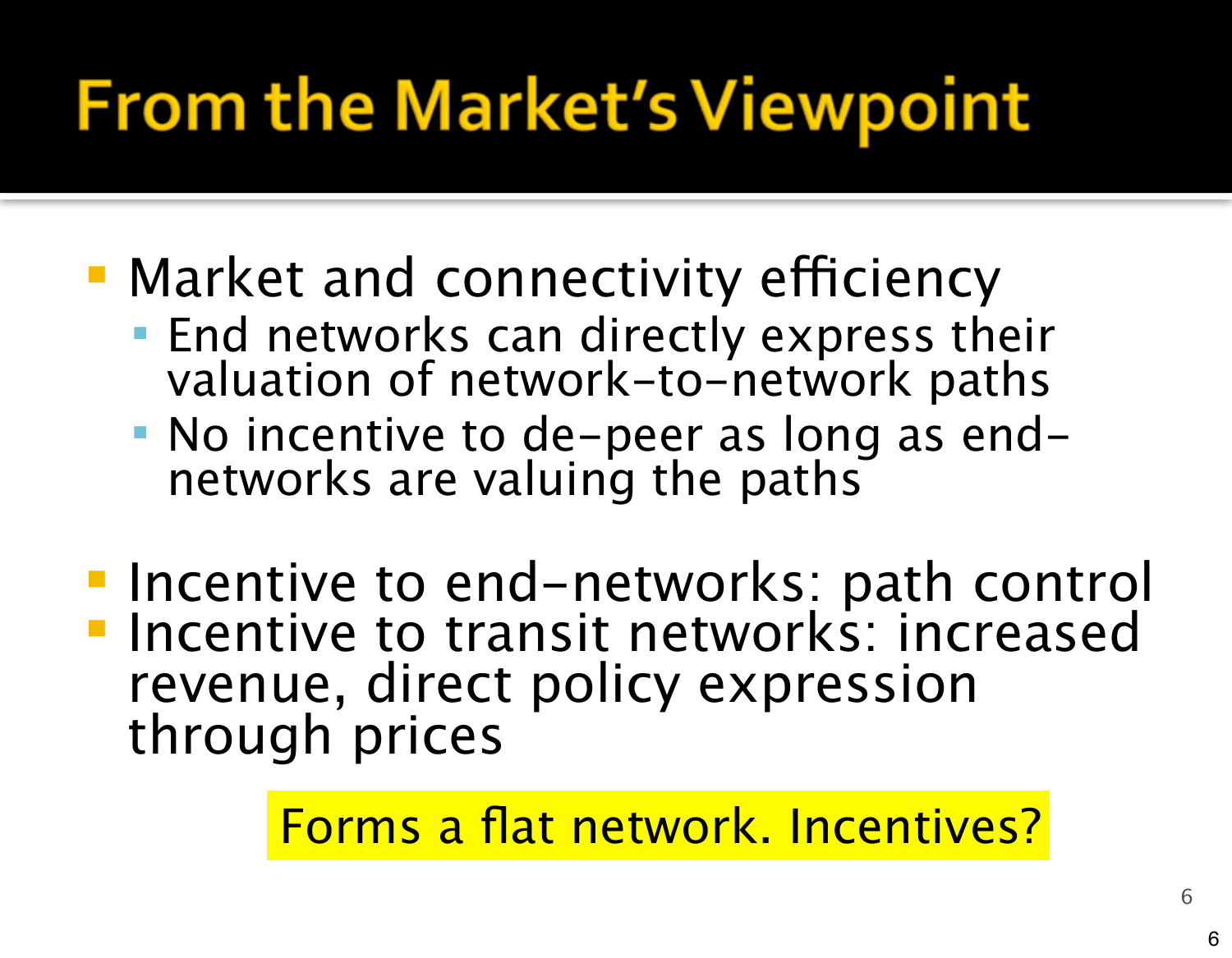## **Market Model**

- Modeling Internet as an Auction
	- **Sellers** advertise prices<br>(offers) for each segment
	- **Buyers** issue bids for "paths"
- **Auction properties:** 
	- **Continuous: ISPs are setting the prices to attract traffic**
	- **Combinatorial**: Buyers issue the bids for set of goods
	- **First-price:** the lowest cost path is chosen

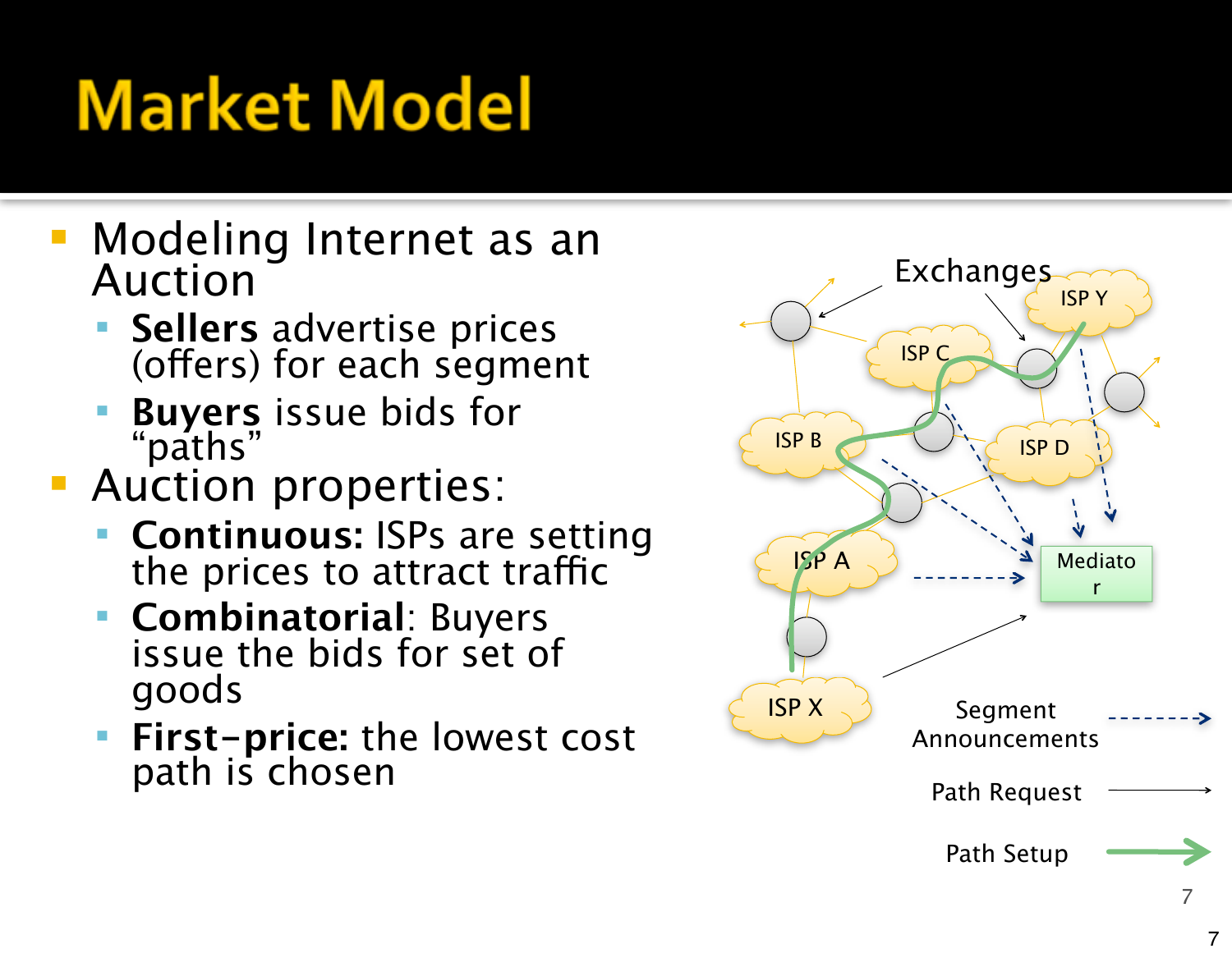#### **Mediator**

- Mediator runs the auction, matches bids and offers
	- Bidding for price with bandwidth, delay, loss constraints
- What are the mediator's incentives?
	- Charge for path requests
	- **Allow multiple mediators to compete**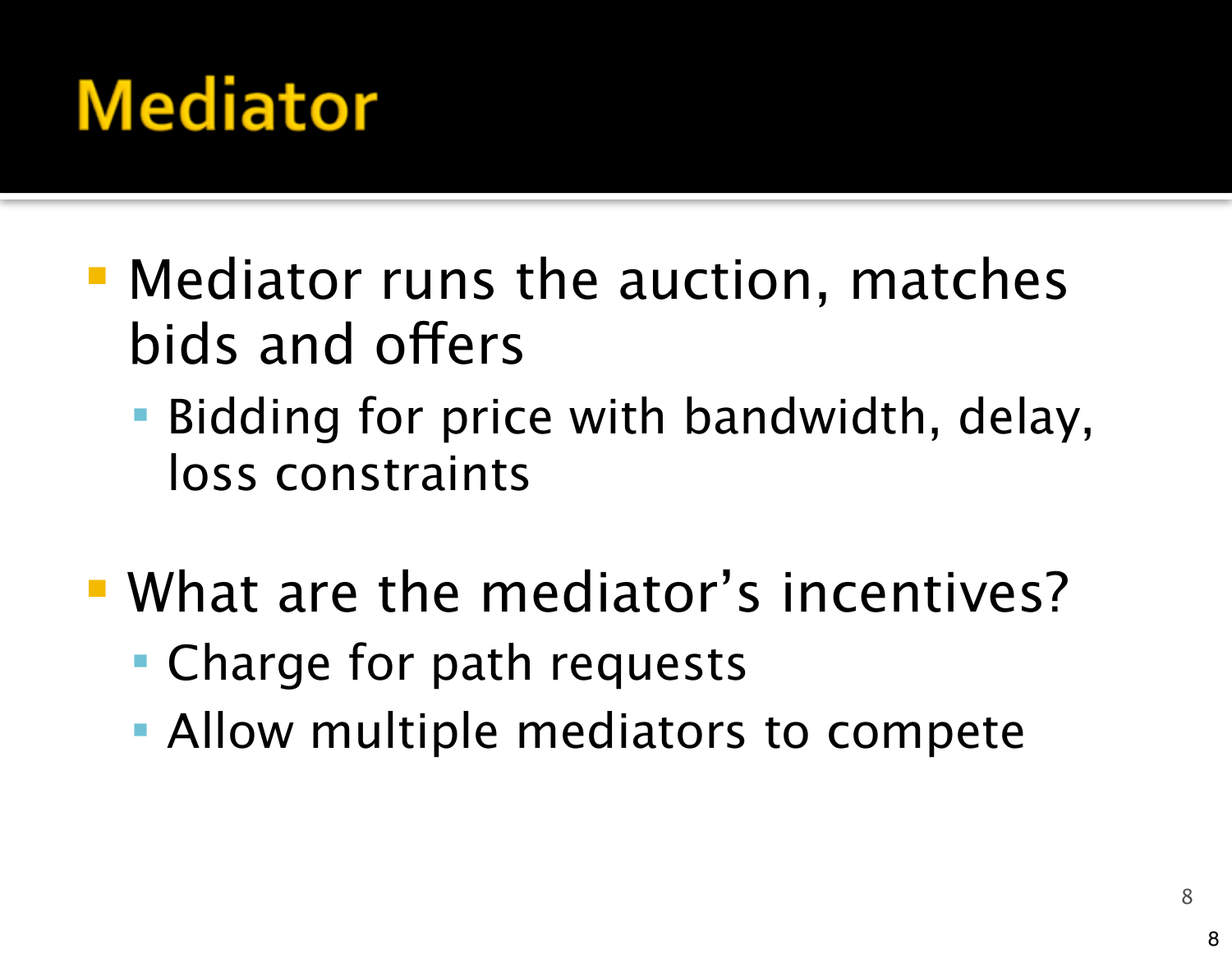# **Preliminary Market Evaluation**

#### How fast statistical equilibrium is reached?

- Topology from Peering DB
	-
	- Capacity information
- Segment pricing
	- Randomized price bootstrap
	- **Each ISP runs a heuristic to** maximize the utilization
- **Bid arrivals and demand.** curve
	- Uniformly random source destination exchanges, Poisson arrival
	- Three different demand distributions

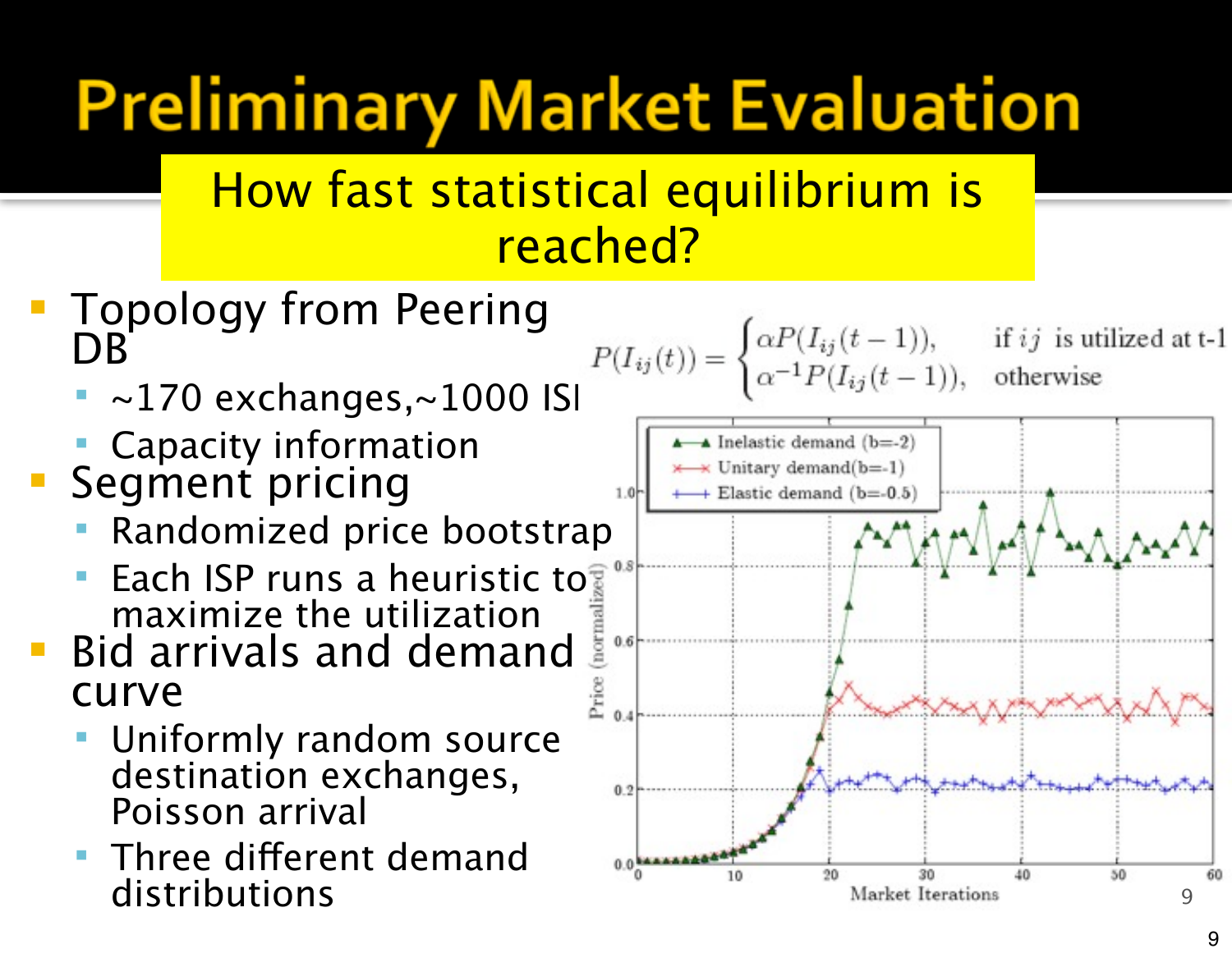## **Implementation**

- **Ongoing work**
- Control Plane
	- **Scalability of mediator**
- Data Plane
	- **Makes use of existing technologies**
	- Tunneling, label switching